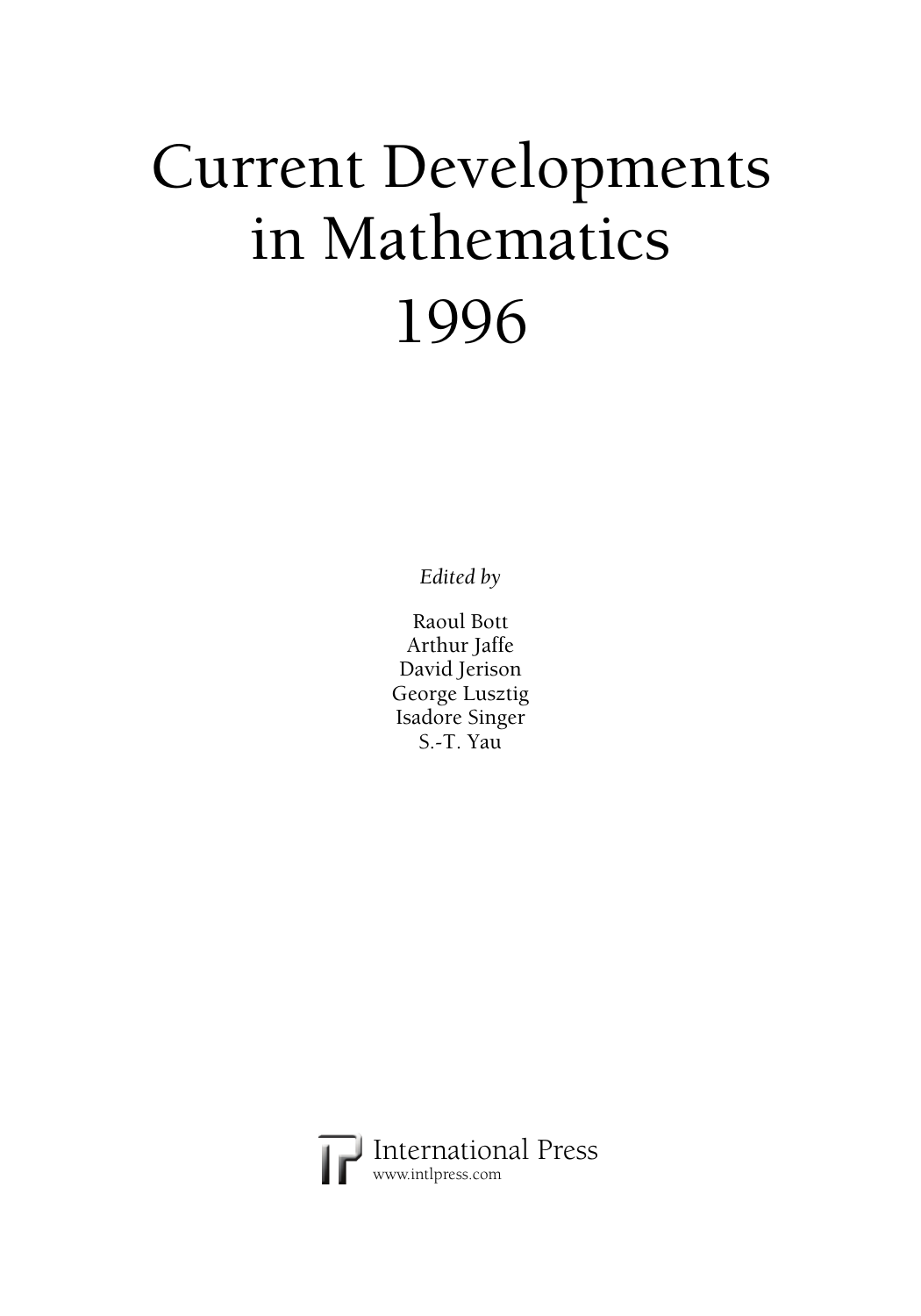Current Developments in Mathematics, 1996

Editorial Board:

Raoul Bott Arthur Jaffe S.-T. Yau

Harvard University Cambridge, Massachusetts

David Jerison George Lusztig Isadore Singer Massachusetts Institute of Technology Cambridge, Massachusetts

Copyright © 1997, 2010 by International Press Somerville, Massachusetts, U.S.A.

All rights reserved. Individual readers of this publication, and non-profit libraries acting for them, are permitted to make fair use of the material, such as to copy a chapter for use in teaching or research. Permission is granted to quote brief passages from this publication in reviews, provided the customary acknowledgement of the source is given. Republication, systematic copying, or mass reproduction of any material in this publication is permitted only under license from International Press.

 Excluded from these provisions is material in articles to which the author holds the copyright. In such cases, requests for permission to use or reprint should be addressed directly to the author. (Copyright ownership is indicated in the notice on the first page of each article.)

ISBN 978-1-57146-147-6

*Paperback reissue 2010. Previously published in 1997 under ISBN 1-57146-035-7 (clothbound).* 

Typeset using the LaTeX system.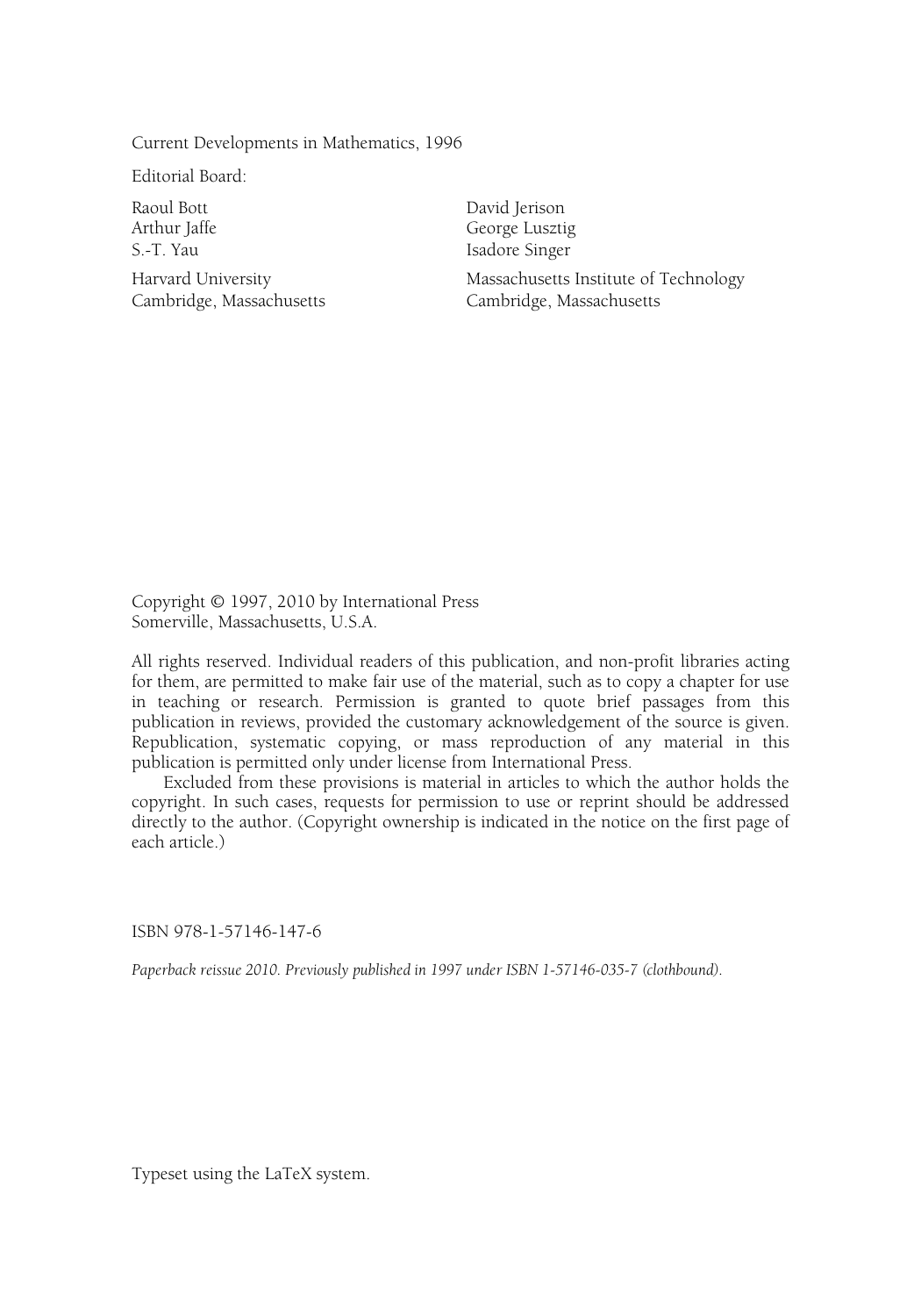## Preface

These are the proceedings of the joint seminar by M.I.T. and Harvard on the current developments in mathematics for the year 1996. Established in 1995, this seminar will be continued each year. In 1997 and following years, we will also add a section on open problems.

The organizing committee for the seminar is made up of representatives from the mathematics departments of the two institutions: Raoul Bott, Arthur Jaffe, and S.T. Yau from Harvard; and David Jerison, George Lusztig, and Isadore Singer from M.I.T.

We would like to thank each of the contributors and to recognize the several institutions without whose participation the seminar would not have been possible: the departments of mathematics at Harvard and MIT for their financial aid and the American Academy of Arts and Sciences for opening their facilities to us.

Editors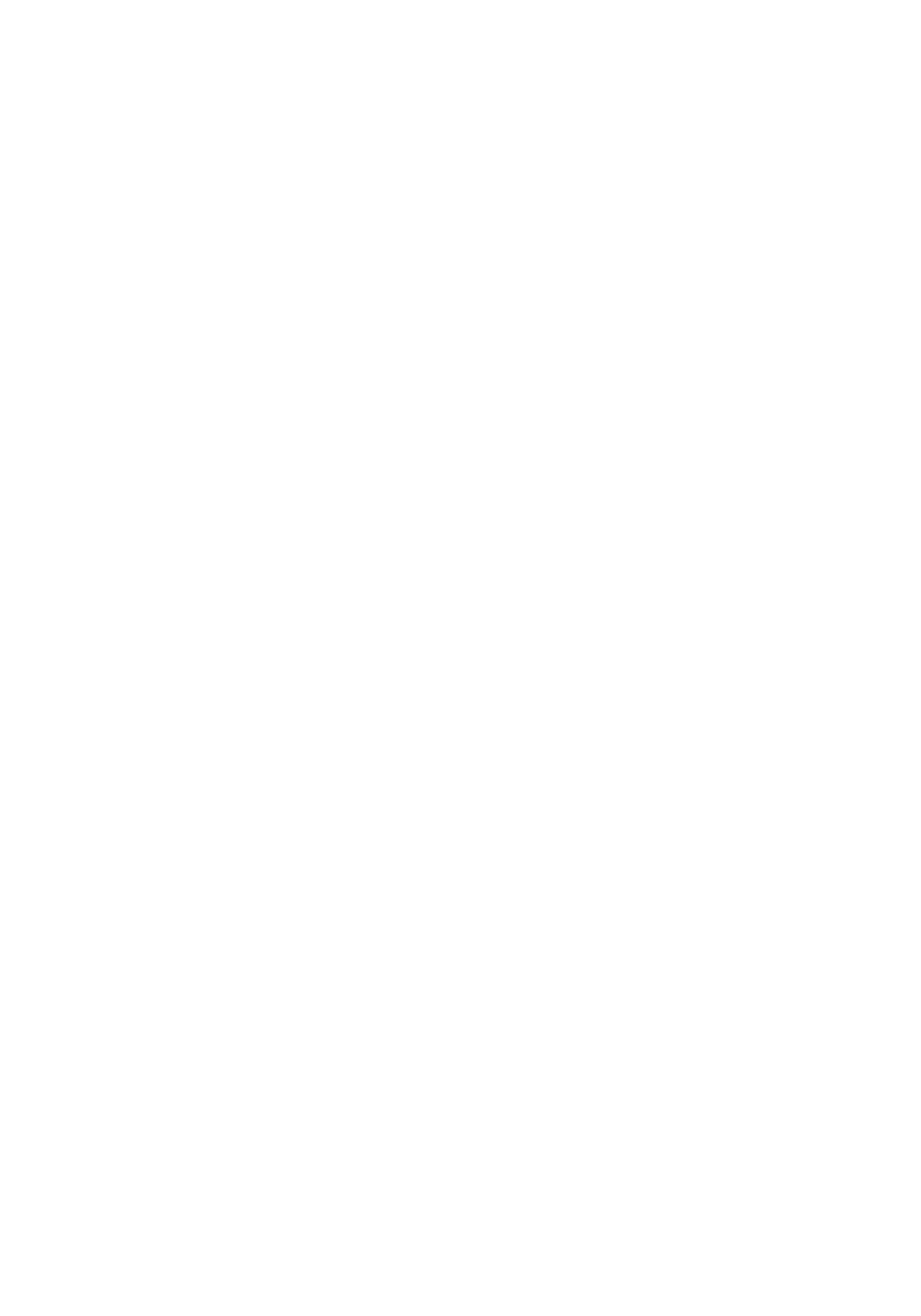## Contents

## Automorphic forms and Lie algebras

|                | by Richard E. Borcherds<br>$\mathbf{1}$                                         |
|----------------|---------------------------------------------------------------------------------|
|                | $\mathbf{1}$                                                                    |
| 1              | $\overline{2}$                                                                  |
| $\overline{2}$ | $\overline{5}$                                                                  |
| 3              | $\overline{7}$                                                                  |
| 4              | The no-ghost theorem and I. Frenkel's upper bound<br>11                         |
| 5              | 18                                                                              |
| 6              | 20                                                                              |
| $\overline{7}$ | 21<br>The automorphic form $\Phi$                                               |
| 8              | 22                                                                              |
| 9              | 23                                                                              |
| 10             | 26                                                                              |
| 11             | 28<br>The Shimura correspondence                                                |
| 12             | 30                                                                              |
|                | Harmonic analysis for affine Hecke algebras                                     |
|                | by G.J. Heckman and E.M. Opdam<br>37                                            |
| 1              | 38                                                                              |
| $\overline{2}$ | 42                                                                              |
| 3              | The classification of Kazhdan and Lusztig $\ldots \ldots \ldots$<br>47          |
| $\overline{4}$ | Affine Hecke algebras as intertwining algebras<br>49                            |
| 5              | Formation of L-packets of square integrable unipotent                           |
|                | representations $\ldots \ldots \ldots \ldots \ldots \ldots \ldots \ldots$<br>52 |
| 6              | 54                                                                              |
|                | Stability and its uses                                                          |
|                | by Ehud Hrushovski<br>61                                                        |
| 1              | 62                                                                              |
|                | 62<br>1.1                                                                       |
|                | 69<br>1.2                                                                       |
| $\overline{2}$ | 73                                                                              |
|                | 2.1<br>Categoricity and dimension<br>74                                         |
|                | 2.2<br>Superstability and regular types<br>77                                   |
|                | 79<br>2.3                                                                       |
|                |                                                                                 |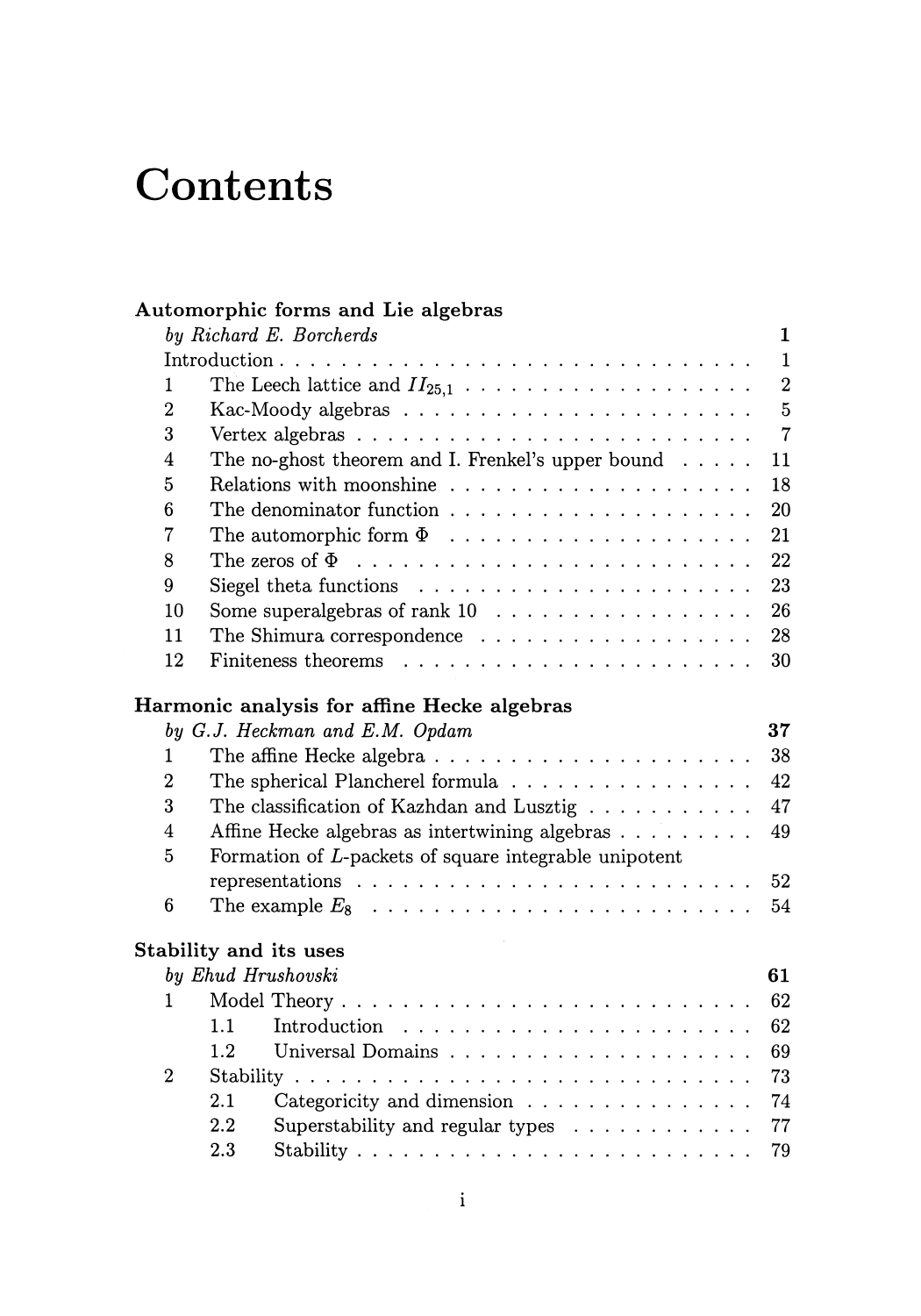| 3              |        | 2.4<br>Local modularity $\dots \dots \dots \dots \dots \dots \dots$<br>2.5<br>2.6<br>Abelian groups of finite Morley dimension<br>2.7<br>Geometric translation<br>3.1 | 83<br>85<br>86<br>87<br>90<br>90 |
|----------------|--------|-----------------------------------------------------------------------------------------------------------------------------------------------------------------------|----------------------------------|
|                |        | 3.2<br>Points on subvarieties of Abelian varieties                                                                                                                    | 96                               |
|                |        | Wavelets, paraproducts, and Navier-Stokes equations                                                                                                                   |                                  |
|                |        | by Yves Meyer                                                                                                                                                         | 105                              |
|                |        |                                                                                                                                                                       |                                  |
|                |        |                                                                                                                                                                       |                                  |
| 1              |        |                                                                                                                                                                       |                                  |
| $\overline{2}$ |        |                                                                                                                                                                       |                                  |
| 3              |        | Weak solutions of Navier Stokes equations 111                                                                                                                         |                                  |
| 4              |        | A variational formulation of the Navier-Stokes equations 117                                                                                                          |                                  |
| 5              |        | The affine group action $\ldots \ldots \ldots \ldots \ldots \ldots \ldots 121$                                                                                        |                                  |
| 6              |        | A divergence-free wavelet basis 122                                                                                                                                   |                                  |
| 7              |        |                                                                                                                                                                       |                                  |
| 8              |        | Banach spaces adapted to Navier-Stokes equations 131                                                                                                                  |                                  |
| 9              |        | Mild solutions to the heat equation $\ldots \ldots \ldots \ldots \ldots 135$                                                                                          |                                  |
|                | 10     | Mild solutions to Navier-Stokes equations : the $L^3$ -case 138                                                                                                       |                                  |
|                | 11     | The Leray projection $\ldots \ldots \ldots \ldots \ldots \ldots \ldots \ldots 141$                                                                                    |                                  |
|                | 12     | Mild solutions of Navier-Stokes equations : the general case . 142                                                                                                    |                                  |
|                | 13     |                                                                                                                                                                       |                                  |
|                | 14     | The paraproduct algorithm $\ldots \ldots \ldots \ldots \ldots \ldots 146$                                                                                             |                                  |
|                | 15     | Examples of Banach spaces which are fully adapted to the                                                                                                              |                                  |
|                |        |                                                                                                                                                                       |                                  |
|                | 16     | T. Kato's algorithm : an abstract lemma 157                                                                                                                           |                                  |
|                | 17     | Kato's algorithm applied to Navier-Stokes equations :                                                                                                                 |                                  |
|                |        |                                                                                                                                                                       |                                  |
|                | 18     | Kato's algorithm applied to the Navier-Stokes equations :                                                                                                             |                                  |
|                |        |                                                                                                                                                                       |                                  |
|                | 19     | Kato's algorithm : the Lebesgue space $L^3(\mathbb{R}^3) \cdot \cdot \cdot \cdot \cdot \cdot \cdot 167$                                                               |                                  |
|                | $20\,$ | Uniqueness of $L^3$ valued mild solutions 170                                                                                                                         |                                  |
|                | 21     | Kato's program: the Morrey-Campanato spaces 172                                                                                                                       |                                  |
|                | 22     |                                                                                                                                                                       |                                  |
|                | 23     | Improved regularity of solutions of Navier-Stokes equations . 176                                                                                                     |                                  |
|                | 24     | Examples of Banach spaces which are adapted to Kato's                                                                                                                 |                                  |
|                |        | algorithm $\ldots \ldots \ldots \ldots \ldots \ldots \ldots \ldots \ldots \ldots \ldots 178$                                                                          |                                  |